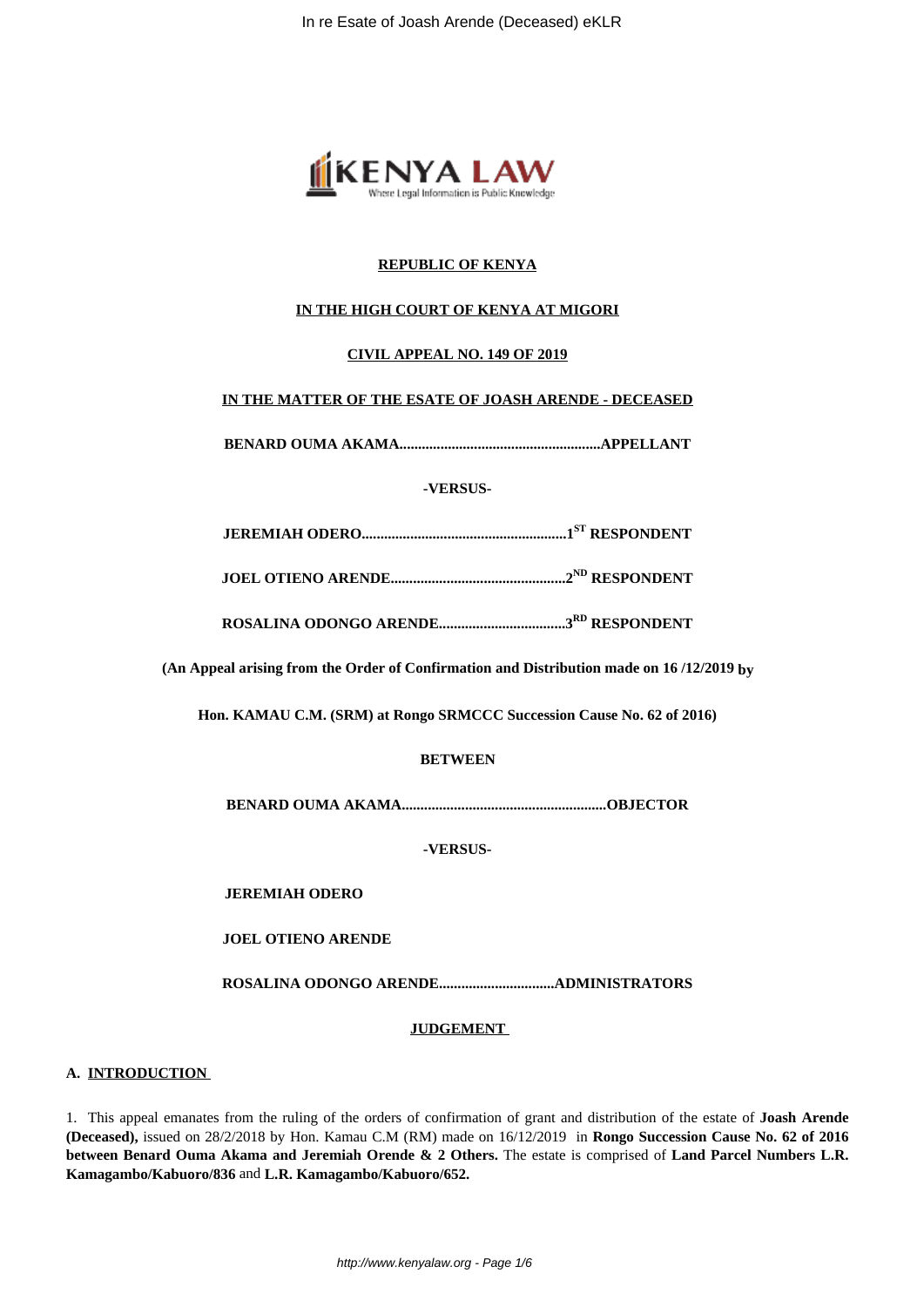2. Being dissatisfied with the ruling of the trial Magistrate, the appellant through the firm of **Odumbe Okello Advocates**, preferred the instant appeal on the following grounds:-

**i. The trial Magistrate erred in law and in fact in relying in the Law of Succession Act which was not applicable at the time of the demise of Joash Arende Bobo (Deceased) arriving at an erroneous decision;**

**ii. That the trial court failed to appreciate that the applicable legal regime under the circumstances was Luo Customary Law;**

**iii. The trial court failed to appreciate and take into account the directive and opinion of this court in Succession Civil Appeal No. 24 of 2018 and proceeded to distribute the estate of the deceased in accordance with the Law of Succession Act;**

**iv. That the trial court disregarded that the objectors have resided on the suit parcel of land being an ancestral land for a period of 50 years thus disinheriting them;**

**v. That the trial court erred in law in failing to admit the evidence of the death certificate which confirmed that he died before the inception of the Law of Succession Act.** 

3. Thus, the appellant prayed as follows: -

**a) That the ruling of the trial court confirming the grant be set aside;**

**b) That this court re-distributes the estate of the deceased in accordance with Luo Customary Law;**

**c) Costs of the appeal and that of the subordinate court be borne by the respondent.**

4. The appeal was canvassed by way of written submissions and both parties complied.

# **B. WRITTEN SUBMISSIONS**

5. The respondents filed their submissions on 25/9/2020 and gave a history of this matter. They submitted on two issues for determination; whether the instant appeal is *res judicata* and whether this court should entertain this appeal by dint of being *functus officio.* 

6. On *res judicata,* the respondents submitted that this court had already deliberated on and settled the issues now being raised by the appellants vide **Migori Succession Civil Appeal No. 24 of 2018** therefore this court lacks jurisdiction to entertain this appeal*.*

7. On the second issue, the respondents submitted that this court became *functus officio* in the instant appeal brought by the appellant vide **Migori Succession Civil Appeal No. 24 of 2018.** In the first appeal, this court addressed itself on similar issues with the ones being raised in the instant appeal hence this court is devoid of jurisdiction to entertain the same matter again.

8. Further to the foregoing, the respondents submitted that the appellant was cited by the Hon. Lady Justice R.N. Sitati in **Kisii Succession Cause No. 541 of 2010**, that he had given false statement in order to administer in the estate of the deceased and the grant previously issued to him was revoked on 9/2/2011 since he obtained it by fraud. The respondents urged that the appeal be dismissed for being frivolous.

9. The appellant filed his submissions on 24/9/2021. He mainly faulted the trial Magistrate's decision to overlook the distribution of the estate of the deceased in accordance with Luo Customary Law based on the advisory opinion of this court in **Migori Civil Appeal No. 24 of 2018** since the deceased died before the inception of the Law of Succession Act.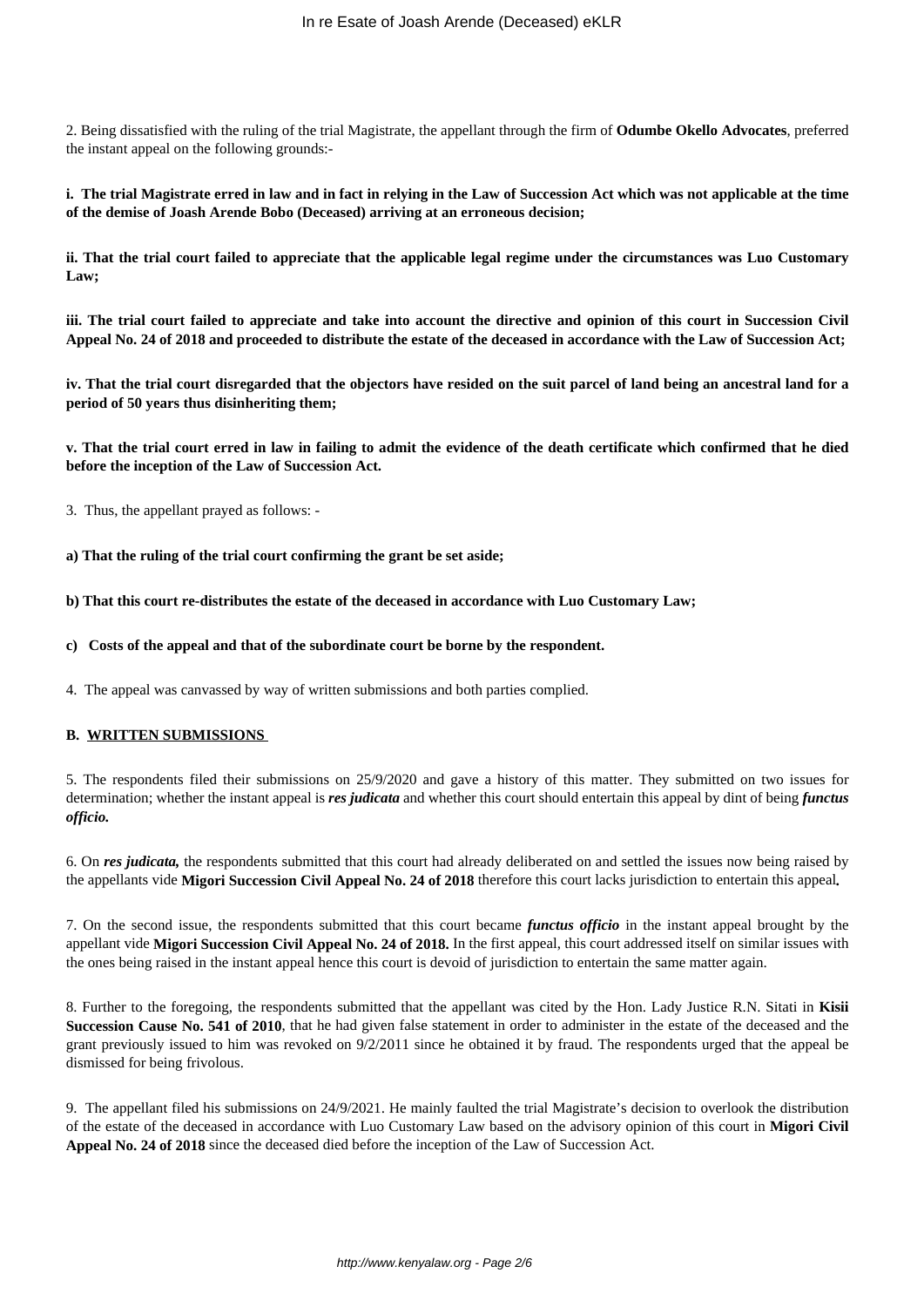# **C. DISCUSSION AND DISPOSITION**

10. I have carefully considered the memorandum of appeal, the record of appeal and the respective rival submissions. The issues for determination arising therefrom are:-

#### **i. Whether the instant appeal is** *res judicata;*

**ii. Whether this court is** *functus officio;*

### **iii. Whether the appeal has merit.**

### **iv. Who bears the costs"**

11. This being the first appeal, the court is guided by the principles set out in the cases of **Selle & Another vs Associated Motorboat Company Ltd & Others [1968] 1EA 123 and Peters v Sunday Post Limited (1958) EA 524.** This court is under the duty to re-evaluate the evidence on record and reach its own conclusion; but in doing so, it should bear in mind that it did not have the advantage of seeing and hearing the witnesses testify before it and it is not open for this court to review the findings of the trial court simply because it would have reached a different results as if it was hearing the matter for the first time.

12. On whether the present appeal is *res judicata* and the court is *functus officio,* I have considered the issues which were dealt with in **Migori Civil Appeal No. 24 of 2018.** In the aforementioned appeal, the main issue which the court addressed itself on, was on the failure of the trial Magistrate to distribute the estate of the deceased in accordance with the provisions of **Sections 2 (2)** and **71 of the Law of Succession Act** *(The Act)* and **Rules 40** and **41** of the **Probate and Administration Rules**. In the present appeal, the appellant is asking this court to fault the trial court's ruling of 16/12/2019 for not taking into account the directives issued in the judgement of **28/2/2019** by **Mrima J** in **Migori Civil Appeal No. 24 of 2018** to distribute the deceased's estate in accordance with Luo Customary Law**.** Whereas the issues may be similar in that they considered whether **Section 2 (2)** of the Act was applicable, yet the court in **Migori Civil Appeal No. 24 of 2018** set aside the orders of the Magistrate and the matter was sent back to the said court to consider the issues again. Therefore, the argument that this court is *res judicata* and *functus officio* cannot stand.

13. It is not in dispute that the deceased died on 15/11/1980. This was before the commencement of the Law of Succession Act. In the judgement by Mrima J in **Migori High Court Succession Civil Appeal No. 24 of 2018,** the learned Judge in paragraphs 9 and 10 observed: -

**"The date of the commencement of the Act is 01/07/1981. The estate of the deceased herein is therefore not subject to the Act but to the customary laws applicable to the deceased at the date of date. The distribution of the estate was to be done in accordance with such customs and laws. However, the administration of the estate could be undertaken in accordance with the Act…The record does not show that the distribution was done in accordance with the customary laws applicable to the deceased at death. With profound respect to the Learned Magistrate I must find, which I hereby do, that the court erred in acting on wrong principles in reaching the finding. The ruling and order made on 28/02/2018 cannot therefore stand and is hereby set aside."** 

### 14. **Section 2 (2) of the Act** provides:

**"The estates of persons dying before the commencement of this Act are subject to the written laws and customs applying at the date of death, but nevertheless the administration of their estates shall commence or proceed so far as possible in accordance with this Act."**

15. As the deceased was Luo and died before the commencement of the Act, the estate should be distributed in accordance with Luo Customary Law in so far as it is not repugnant to justice and good morals or inconsistent with other written laws. The law concerning customary law distribution of the estate of deceased persons is well settled. Customary Law is a question of fact and must be proved by evidence as was held in the case of *Kimani v Gikanga* **[1965] EA 735 that:-**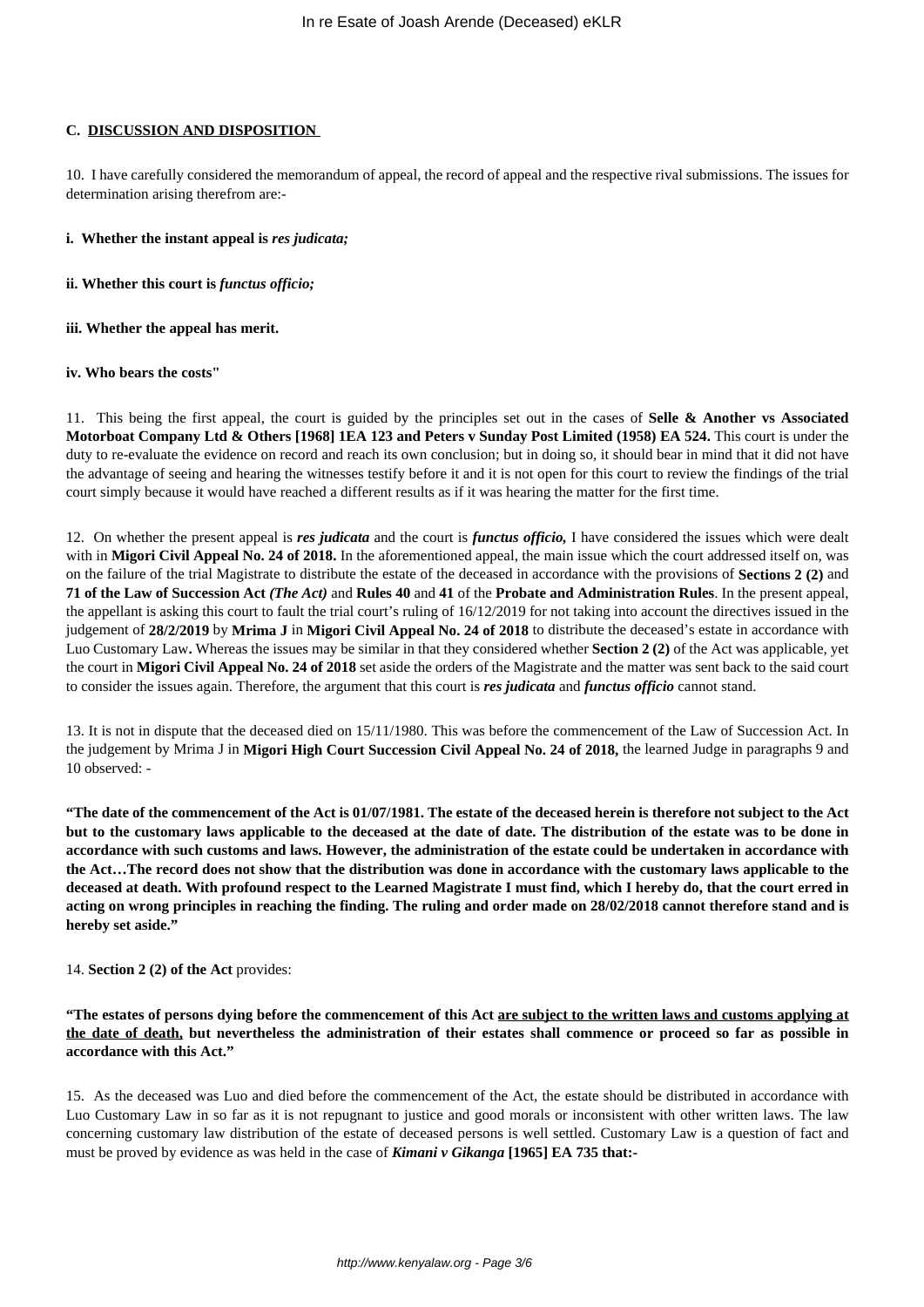**"where African customary law is neither notorious nor documented it must be established for the Court's guidance by the party intending to rely on it and also that as a matter of practice and convenience in civil cases the relevant customary law, if it is incapable of being judicially noticed, should be proved by evidence or expert opinions adduced by the parties."**

16. **Rule 64 of the Probate and Administration Rules** also makes provision for the application of African Customary Law in the following terms:

**"Where during the hearing of any cause or matter any party desires to provide evidence as to the application or effect of African Customary law he may do so by the production of oral evidence or by reference to any recognized treatise or other publication dealing with the subject, notwithstanding that the author or writer thereof shall be living and shall not be available for cross-examination."**

17. In the impugned ruling of 16/12/2019, the learned Magistrate relied upon the Certificate of Titles on record which showed that the deceased was the registered owner of the parcels of land and that he did not hold the land as a trustee. The court held that only the beneficiaries of the deceased were entitled to the estate. In essence, what the trial Magistrate did was distribute the estate in accordance with **Part V of the Act** as if the deceased died intestate after the commencement of the Act, which he erred in law.

18. The Magistrate ought to have made inquiries whether there are any other overriding interests in the first registration. **Section 30 (g) of the Registered Land Act** *(now repealed)* whose equivalent is now **Section 28 (b) of the Land Registration Act, 2012** makes provision for rights of a proprietor on all registered land as follows: -

**"28. The rights of a proprietor, whether acquired on first registration or whether acquired subsequently for valuable consideration or by an order of court, shall not be liable to be defeated except as provided in this Act, and shall be held by the proprietor, together with all privileges and appurtenances belonging thereto, free from all other interests and claims whatsoever, but subject-**

**(a)…**

**(b) unless the contrary is expressed in the register, to such liabilities, rights and interests as affect the same and are declared by section 30 not to require noting on the register:**

**Section 30 (g) of the Land Registration Act** provides: -

**"Unless the contrary is expressed in the register, all registered land shall be subject to such of the following overriding interests as may for the time being subsist and affect the same, without their being noted on the register-**

**(g) the rights of a person in possession or actual occupation of land to which he is entitled in right only of such possession or occupation, save where inquiry is made of such person and the rights are not disclosed."**

19. On the above provisions, the Supreme Court in **Isack M'inanga Kiebia v Isaaya Theuri M'lintari & another [2018] eKLR** noted that

**"A customary trust falls within the ambit of the proviso to Section 28 of the Registered Land Act, while the rights of a person in possession or actual occupation, are overriding interests and fall within the ambit of Section 30(g) of the Registered Land Act."**

20. The Supreme Court in **Isack M'inanga Kiebia (supra)** recognized the overriding interests under **Section 30 (g) of the Registered Land Act** *(now repealed)* as follows:-

*"***What is one to make of section 30(g) of the Registered Land Act" This recognizes as overriding interests:**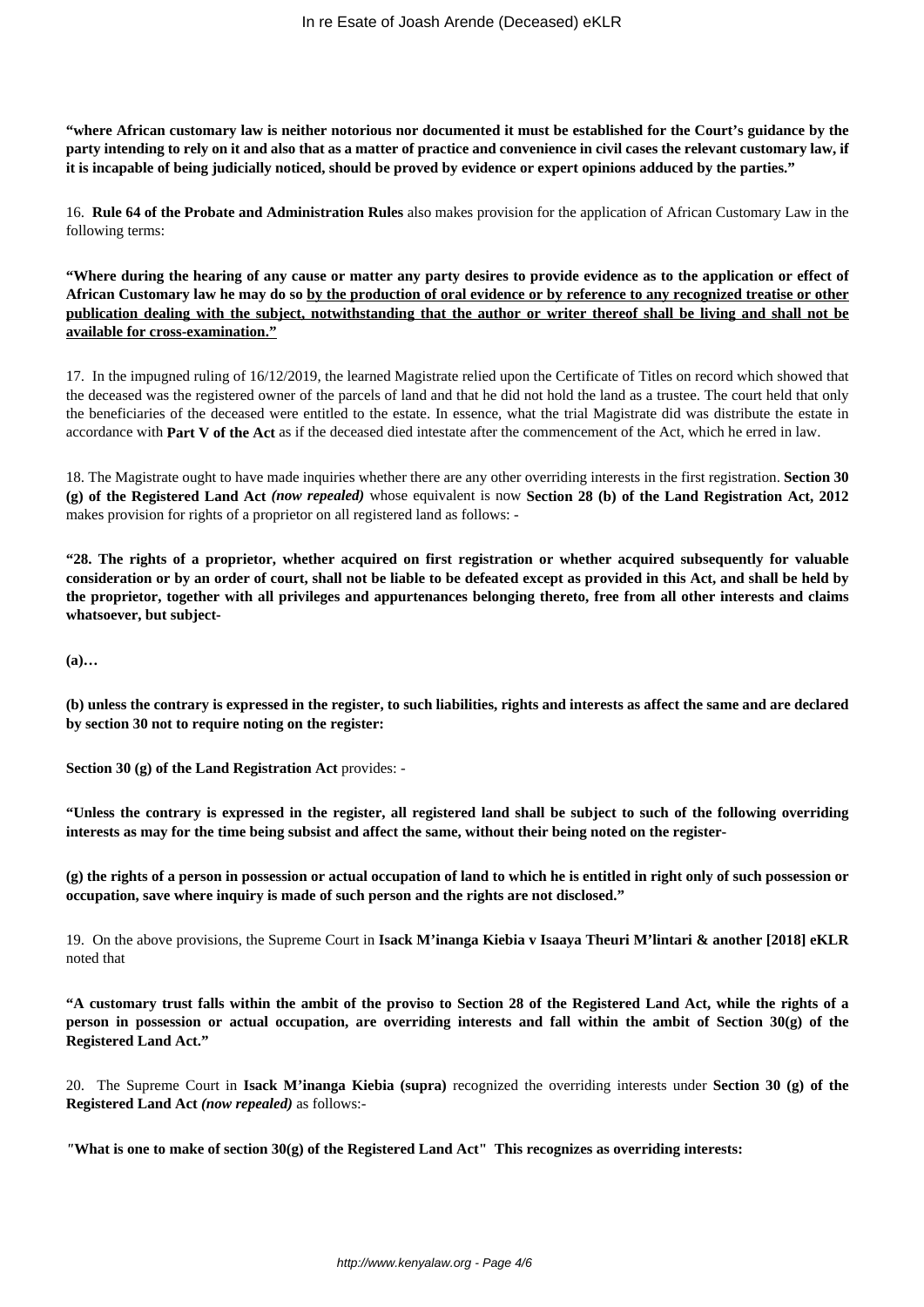**"The rights of a person in possession, or actual occupation of land to which he is entitled in right only of such possession or occupation, save where inquiry is made of such person and the rights are not disclosed."**

**....If the rights of a person arising under African customary law as evidenced by his/her being in possession or actual occupation of the land are not overriding interests under Section 30 (g) as decreed in Obiero vs Opiyo, what are they"**

**..........Such rights of a person that subsisted at the time of first registration, as evidenced by his being in possession or actual occupation, are rooted in customary law. They arise under African customary law. They derive their validity from African customary law. They are "rights to which one is entitled in right only of such possession or occupation". They have no equivalent either at common law or in equity. They do not arise through adverse possession, neither do they arise through prescription. .............. It is customary law and practice that clothes the rights of a person in possession or actual occupation, with legal validity. If customary law and practice, does not recognize such possession or actual occupation, then it cannot be a right to which a person is entitled. ............We now declare that a customary trust, as long as the same can be proved to subsist, upon a first registration, is one of the trusts to which a registered proprietor, is subject under the proviso to Section 28 of the Registered Land Act. Under this legal regime, (now repealed), the content of such a trust can take several forms. For example, it may emerge through evidence, that part of the land, now registered, was always reserved for family or clan uses, such as burials, and other traditional rites. It could also be that other parts of the land, depending on the specific group or family setting, were reserved for various future uses, such as construction of houses and other amenities by youths graduating into manhood. The categories of a customary trust are therefore not closed. It is for the court to make a determination, on the basis of evidence, as to which category of such a trust subsists as to bind the registered proprietor. Each case has to be determined on its own merits and quality of evidence. It is not every claim of a right to land that will qualify as a customary trust.**

**We also declare that, rights of a person in possession or actual occupation under Section 30(g) of the Registered Land Act, are customary rights. This statement of legal principle, therefore reverses the age old pronouncements to the contrary in Obiero vs Opiyo and Esiroyo vs Esiroyo. Once it is concluded that such rights subsist, a court need not fall back upon a customary trust to accord them legal sanctity, since they are already recognized by statute as overriding interests............We agree with the Court of Appeal's assertion that "to prove a trust in land; one need not be in actual physical possession and occupation of the land." A customary trust falls within the ambit of the proviso to section 28 of the Registered Land Act, while the rights of a person in possession or actual occupation, are overriding interests and fall within the ambit of Section 30(g) of the Registered Land Act."** [Emphasis added].

21. Therefore, it is incumbent upon the court in which claims of customary trust have been presented to it, to call for evidence and evaluate the case on its own merits to determine if the trust binds the registered proprietor.

22. I have carefully considered the replying affidavit dated 30/7/2019 by the appellant and his submissions to this court. I take judicial notice of the fact that the appellant represented himself in the trial court. In the replying affidavit, which was his protest, he did not, in accordance with **Section 2 (2) of the Act** and **Rule 64 of the Probate and Administration Rules** lead oral evidence or produce evidence through publications or treatises on the applicable customary law and the manner of distribution of the estate of the deceased. If such publications are not at the disposal of the appellant, it is my considered view that an additional affidavit or witness statement by an expert in Luo Customary Law and Cultural practices in regard to distribution of estates would have sufficed.

23. Be that as it may, it behooved the trial court in compliance with the directives from the Superior Court and to reach a proper finding, to summon competent witness (es) or expert (s) or ask the protestor to do so, in order to guide the court on the distribution of the deceased's estate in accordance with Luo Customary Law. It was not proper for the trial court to proceed with the distribution of the estate of the deceased by placing reliance on affidavits and the titles of the parcels of land in the estate of the deceased as opposed to *viva voce* evidence.

24. For the above reasons, I find that the court applied the wrong principles in arriving at the distribution of the deceased's estate by ignoring Luo Customary Law. I find merit in the appeal and is hereby allowed. The appellant is once again being given the opportunity to present his claims in the estate of the deceased in a proper manner.

25. From the foregoing, I make the following orders;